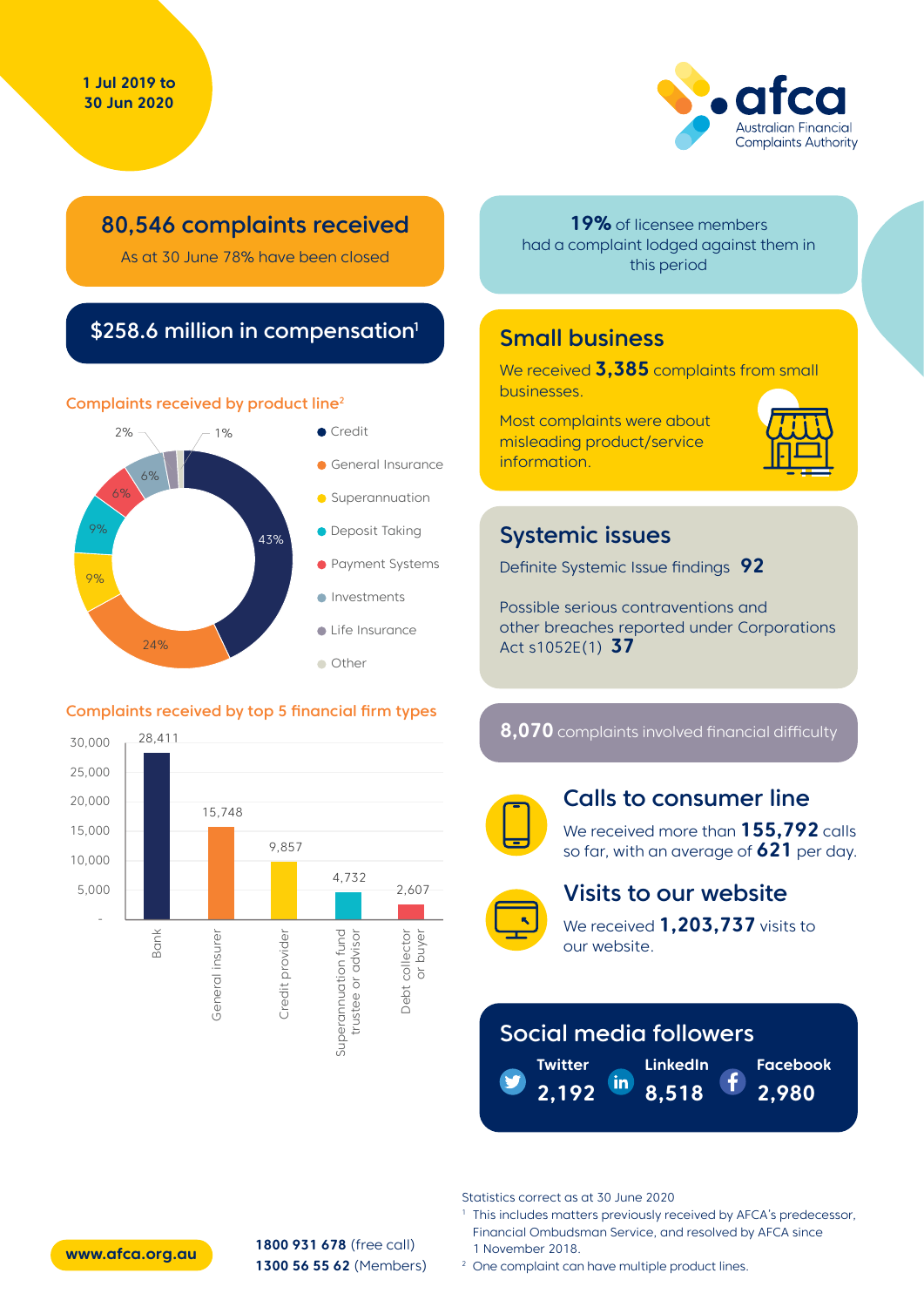# Complaints received by main product issues

The following tables show all complaints received by the top five issues.



## Credit

| <b>Issue</b>                                                   | <b>Total</b> |
|----------------------------------------------------------------|--------------|
| Credit reporting                                               | 6.336        |
| Responsible lending                                            | 3.614        |
| Financial firm failure to respond to<br>request for assistance | 3,089        |
| Incorrect fees/costs                                           | 2,151        |
| Service quality                                                | 1.927        |



#### General Insurance

| <b>Issue</b>                          | <b>Total</b> |
|---------------------------------------|--------------|
| Delay in claim handling               | 3.521        |
| Claim amount                          | 3,171        |
| Denial of claim - exclusion/condition | 3,032        |
| Denial of claim                       | 2,337        |
| Service quality                       | 1.353        |



# Deposit Taking

| <b>Issue</b>                                      | <b>Total</b> |
|---------------------------------------------------|--------------|
| Unauthorised transactions                         | 2,032        |
| Service quality                                   | 835          |
| Mistaken internet payment                         | 490          |
| Interpretation of product terms and<br>conditions | 489          |
| Failure to follow instructions/agreement          | 430          |



| <u>Issue</u>                 | <b>Total</b> |
|------------------------------|--------------|
| Delay in claim handling      | 1,260        |
| Incorrect fees/costs         | 753          |
| Service quality              | 648          |
| Account administration error | 570          |
| Denial of claim              | 556          |



#### Payment Systems

| <b>Issue</b>              | <b>Total</b> |
|---------------------------|--------------|
| Unauthorised transactions | 986          |
| Denial of claim           | 621          |
| Mistaken internet payment | 447          |
| Service quality           | 434          |
| Incorrect fees/costs      | 217          |



# Investments

| <b>Issue</b>                              | <b>Total</b> |
|-------------------------------------------|--------------|
| Misleading product/service information    | 757          |
| Inappropriate advice                      | 585          |
| Failure to follow instructions/agreement  | 575          |
| Failure to act in client's best interests | 469          |
| Service quality                           | 380          |



#### Life Insurance

| <b>Issue</b>            | <b>Total</b> |
|-------------------------|--------------|
| Denial of claim         | 270          |
| Incorrect premiums      | 181          |
| Delay in claim handling | 155          |
| Claim amount            | 131          |
| Inappropriate advice    | 116          |